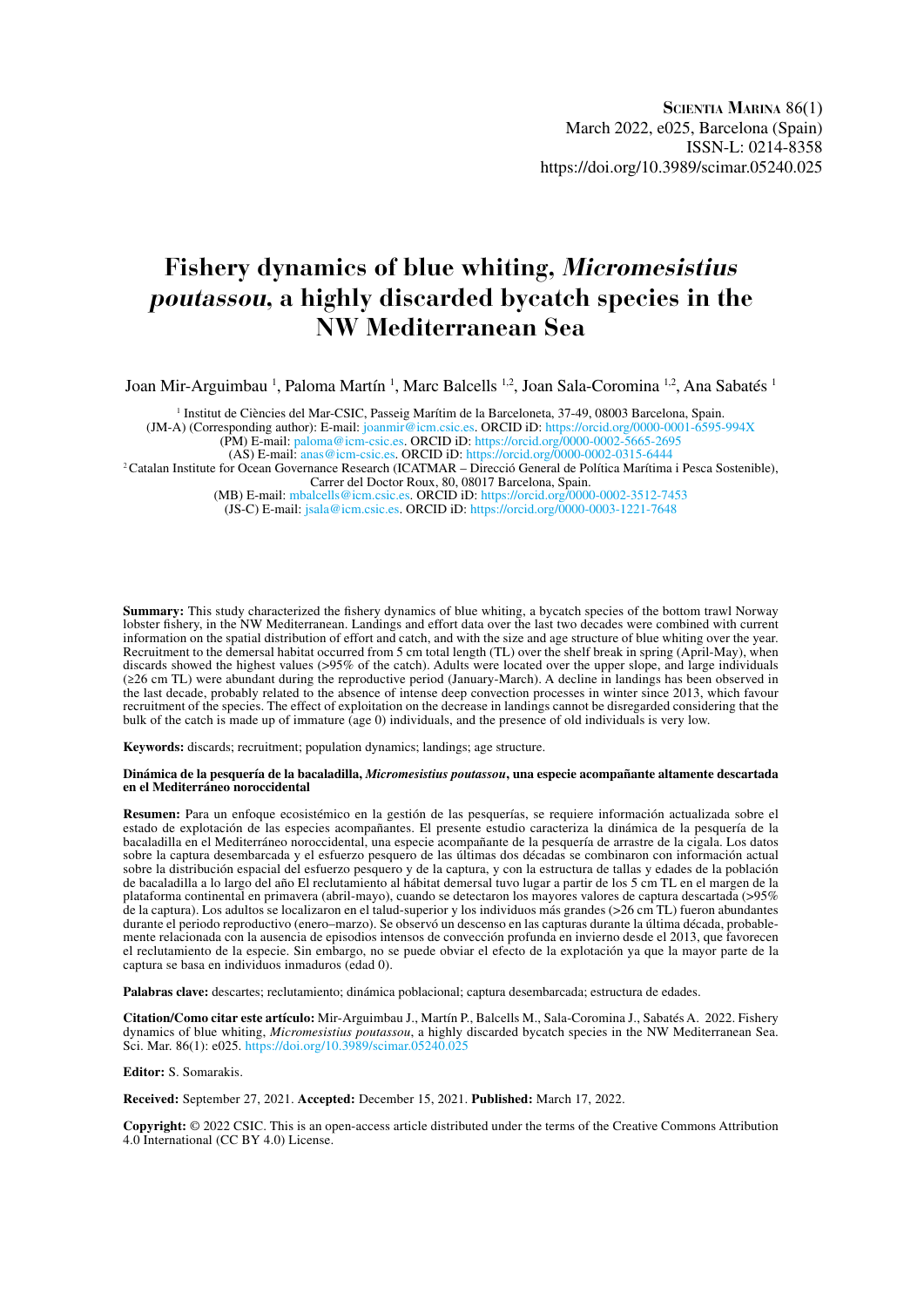# INTRODUCTION

Mediterranean bottom trawl fisheries are typically multi-species, that is, they are characterized by a large variety of species and the absence of large single-species stocks. Three groups of vessels operate in these fisheries: coastal trawlers, which target a wide variety of species (e.g. red mullet, common squid, curled octopus, European hake and monkfish); trawlers operating on the shelf break and upper slope, with Norway lobster as the main target species; and trawlers operating in submarine canyons, with blue and red shrimp as the target species (Martín et al. 2014). Mediterranean fisheries are characterized by marked seasonality in landing composition and the presence of very young individuals (Lleonart and Maynou 2003). Bottom trawl discards, including species with and without commercial value, have been estimated to be around 30% of the total catch (Sánchez et al. 2004; Tsagarakis et al. 2014).

The exploitation of many demersal stocks in the western Mediterranean Sea far exceeds the levels required to achieve the maximum sustainable yield (MSY) (Colloca et al. 2017). At present, a multi-year plan for demersal fisheries (2019-2025) is being implemented in the western Mediterranean (EU 2019a) with the aim of reaching and maintaining the MSY for the target stocks. On the Catalan coast (northern part of the General Fisheries Commission for the Mediterranean (GFCM-FAO) geographical subarea GSA 6), these are Norway lobster (*Nephrops norvegicus*), blue and red shrimp (*Aristeus antennatus*), deep-water rose shrimp (*Parapenaeus longirostris*), European hake (*Merluccius merluccius*) and red mullet *(Mullus barbatus*). The plan should also adopt the ecosystem-based approach to fisheries management in order to minimize negative impacts of fishing activities on the marine ecosystem, i.e. it should also take into account bycatch species caught in demersal fisheries and stocks, which play an important role in the ecosystem functioning but insufficient data are available on them.

Blue whiting (*Micromesistius poutassou*) is an oceanic, semi-pelagic species that is widely distributed in the NE Atlantic and in the Mediterranean Sea over the shelf break and upper slope (Bailey 1982, Farriols et al. 2019). It plays an important role in the marine food webs, feeding on pelagic crustaceans and Myctophidae fish (Bachiller et al. 2016, Mir-Arguimbau et al. 2020a) and being consumed by a wide range of predators, such as fish, sharks and flying squids (e.g. Cabral and Murtra 2002, Bailey 1982). In the NE Atlantic, large scale migrations of the species linked to reproduction and feeding grounds have been reported (Bailey 1982, Hátún et al. 2007), but within the Mediterranean such migrations have not been described (Martín et al. 2016). In the Atlantic, the spawning period starts in January-February in its southern distribution area, extending northwards with a time lag in relation to the latitudinal temperature gradient (Bailey 1982). In the Mediterranean, the species reproduces in winter, from December to March (Serrat et al. 2019, Mir-Arguimbau et al. 2020b), when temperatures reach the minimum values (12°C−13°C) (Calvo et al. 2011).

In the Atlantic, blue whiting distribution in the water column extends between 200 and 600 m depth. At less than 500 m bottom depth the species is found associated with the seabed, while in deeper waters (bottom depth >500 m) the species is located in the water column, at around 400 to 500 m (Johsen and Godø 2007). Blue whiting performs dial vertical migrations and is generally distributed deeper and more concentrated during daylight (Cohen 1990, Johsen and Godø 2007). These characteristics allow the species to be exploited in different ways, by pelagic trawl in the Atlantic and bottom trawl in the Mediterranean. Information on the blue whiting fisheries in the NE Atlantic dates back to 1977 (Hátún et al. 2007). There, the highest biomass is found along the edge of the continental shelf in areas west of the British Isles and on the Rockall Bank plateau, where blue whiting occurs in large schools at depths ranging between 300 and 600 m (ICES 2020). Over the period 1981-2020 landings displayed marked variations. Landings remained at around 0.5 million t until the mid-1990s, then steadily increased and exceeded 2 million t in 2003 and 2004. After a sharp decrease and very low landings in 2011, landings started rising again, and current landings (2020) are around 1.5 million t (ICES 2007, 2020).

In the Mediterranean, blue whiting is not a bottom trawl target species but a bycatch of the Norway lobster fishery, and it does not generate high income (Martín et al. 2014). Most bycatch species are unregulated and are not assessed (Mytilineou et al. 2021). No minimum conservation reference size has been defined for blue whiting (EU 2019b) although on the Spanish Mediterranean coast a minimum landing size has been established at 15 cm total length (TL) (BOE 2006). In 2010 a change of the mesh size was implemented, from 40 mm diamond to 40 mm square mesh size (EC 2006). Landings are far lower than in the Atlantic. Over a thirty-year period, from 1970 to 2000, annual landings fluctuated and remained above 8000 to 10000 t, with the highest values around 14000 to 16000 t. Since the mid-2000s landings have displayed a decreasing trend and are now at the lowest values of the whole time series, at around 2000 t, although a slight increase in landings has been observed in the most recent years ([http://www.fao.org/](http://www.fao.org/fishery/statistics/global-capture-production/en) [fishery/statistics/global-capture-production/en](http://www.fao.org/fishery/statistics/global-capture-production/en)). In the northwestern basin, blue whiting has been traditionally exploited. Landings records on the Catalan coast (around 580 km) are available since the early 1940s (Bas 1963). Over two decades, the 1940s and 1950s, landings ranged between 1300 and 3500 t; minimum landings were observed at the beginning of the time series in 1942 (*ca*. 700 t). In the most recent years, since 2012, landings have remained at very low levels, around 500 t or lower (Generalitat de Catalunya 2021a).

Most of the Mediterranean fisheries are based on the youngest ages (0 and 1) (Lleonart and Maynou 2003). According to the most recent stock assessments (STECF 2014), in the western Mediterranean (GSA 6) blue whiting exploitation was based on age classes 1 (dominant in the catch) and age 2, while in the Ligurian and northern Tyrrhenian Seas most of the caught specimens ranged between ages 1 and 3. Discards were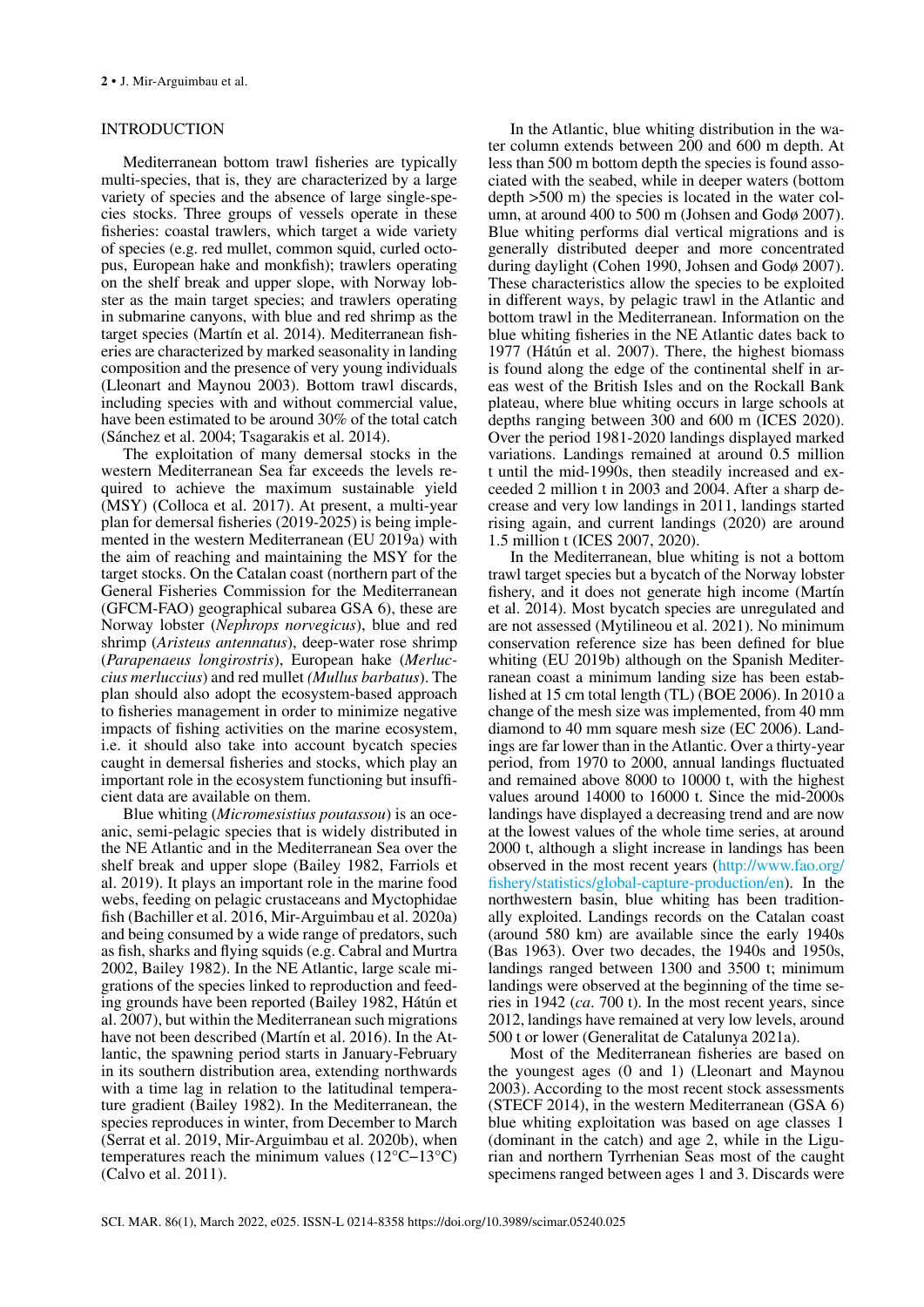The present study aimed to characterize the fishery dynamics of blue whiting in the NW Mediterranean, i.e. discards, landings trend and seasonality, exploited sizes and age structure, and recruitment timing. From this fisheries-dependent information, biological traits of the species will be identified, such as spatial distribution by size and age over the year and the recruitment size to the demersal habitat. To this end, we combined landings and effort data over the last two decades with current information on the spatial distribution of fishing effort, catch, size and age structure of blue whiting over the year. The study will ultimately shed light on the status of blue whiting, a bycatch species, providing valuable information that is required in the ecosystem approach to fisheries management.

## MATERIALS AND METHODS

On the Catalan coast (NW Mediterranean), blue whiting is caught exclusively with bottom trawl during daylight hours as a bycatch from the vessels targeting Norway lobster (Martín et al. 2014, Ordines 2014). The fishing vessels operate five days a week, with a maximum of 12 hours at sea. Landings are commercialized daily at the auction upon the arrival of the trawlers at the port. At present, the bottom trawl fleet on the Catalan coast consists of 221 vessels, 21 of them based in Roses fishing port (Generalitat de Catalunya 2021b, Roses Fishers Association 2021).

Data on blue whiting landings (daily and monthly) and effort (fishing days with reported blue whiting landings) on the coast of Catalonia and in Roses harbour over the period 2000-2020 were taken from the statistics of the Fisheries Service of the Generalitat de Catalunya. In 2012-2014 a blue whiting daily quota was implemented by internal agreement among fishers (i.e. no legal obligation) by establishing a maximum number of boxes depending on the size of the vessel. The fishing days with blue whiting landings were taken as representative of the fishing effort applied to the species because only a part of the trawl fleet captures blue whiting (Martín et al. 2016). Many fishing days correspond to trawlers that operate in fishing grounds different from those of blue whiting. Daily landings combined with vessel monitoring system (VMS) data were used to characterize the areas where the bottom trawl fleet of Catalonia operates, based on the amount of blue whiting landings extracted and the effort applied in each area. VMS is a satellite-based monitoring system that provides data on the location, course and speed of vessels to the fisheries authorities at regular intervals, at least once every two hours, and is compulsory for vessels larger than 12 m. It is important to note that VMS data do not indicate whether the vessels are fishing, steaming or inactive. To filter fishing activity, following methodologies described in previous studies (Bueno-Pardo et al. 2017, Lee et al. 2010, Russo et al. 2014), we applied a speed filter between

1.5 and 5 knots that included the speed range for trawling while excluding steaming and inactive moments. Once we had obtained the fishing VMS data we calculated fishing time per day and vessel (fishing trip) and simultaneously calculated blue whiting landings per fishing trip from the auction landings dataset. We homogeneously associated each variable with VMS fishing points corresponding to the same trip. Finally, we aggregated fishing points and their associated variables in a  $1 \times 1$  km<sup>2</sup> grid. Landings per unit effort (LPUE) (kg/h) were calculated by grid cell and represented in maps.

Blue whiting sampling was conducted on the northern Catalan coast, off Cap de Creus and Roses (Fig. 1). The continental shelf width varies from ~2.6 km near the Cap de Creus canyon, to ~30 km in its wider part (Ribó et al. 2018). The bottom trawl fishing grounds encompass the rather narrow continental shelf, the upper slope and the submarine canyon. Monthly samples, from March 2017 to October 2018, were collected on board a commercial otter bottom trawler (length overall = 25.05 m, gross tonnage = 100.13, power = 367.7 kW; 40 mm squared mesh size at the cod-end) that usually goes fishing to the blue whiting fishing grounds. The fishing gear was equipped with a SCANMAR system, which allowed us to know the depth where it was operating. Two fishing grounds where the trawler regularly operates were visited, at the shelf break, at around 130–250 m depth, and on the upper slope, at 250−550 m depth (Fig. 1). In total, 60 hauls were conducted (28 on the shelf break and 32 on the slope). A temporal closure was implemented in February. No particular indications were given to the skipper, so sampling reflects normal fishing activity. During the recruitment period, from April to July, the sampling of the catch on board was conducted biweekly to ensure that recruitment timing and duration were detected. When sampling on board was not possible because of weather conditions, blue whiting samples were collected at the auction. These samples corresponded to December 2017, i.e. outside the recruitment period, when discards were generated (Mir-Arguimbau et al. 2020b).

All individuals were measured on board to the nearest millimetre (TL) and grouped into 1 cm intervals. The sampling on board revealed the monthly length frequency distributions (LFDs) corresponding to the commercial and discarded catch as well as the monthly ratio of discards to commercial catch, i.e. the amount of discards generated in relation to the fraction of the total catch that was commercialized. The discards were made up of the recruits from the spawning of the same year. Prior to any analysis, LFD data were standardized to n/h (numbers/hour). The total monthly LFDs of the commercial catch, expressed in numbers (thousands), were generated by combining the LFDs from the sampling on board and the monthly landings (tonnes) available from the fishing statistics. The ratio of discards to commercial catch was applied to generate the total monthly discarded catch. The length-weight relationship used was taken from Mir-Arguimbau et al. (2020b).

The monthly LFDs in the two fishing grounds, the shelf break and the slope, were obtained from the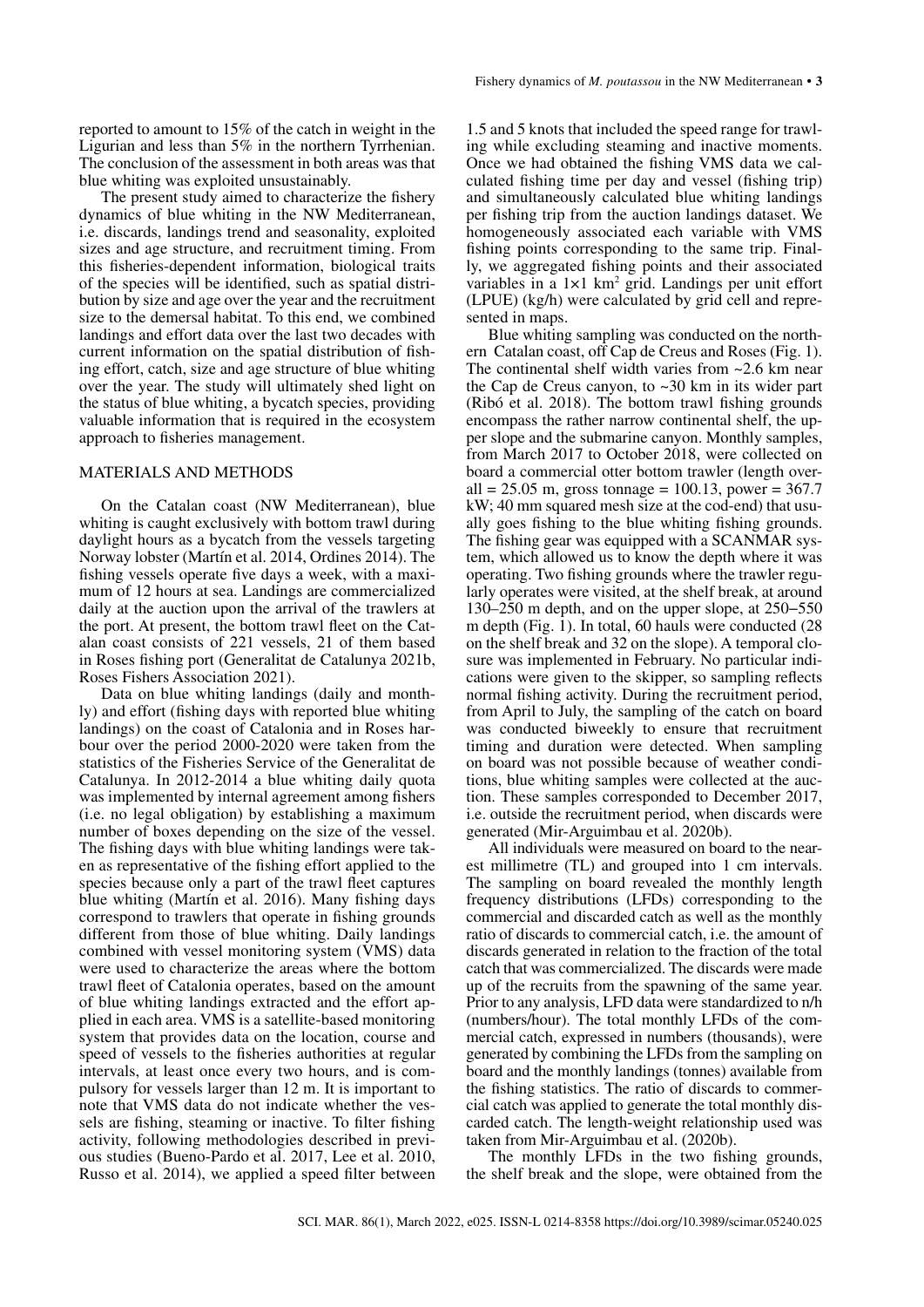

Fig. 1. − Study area. A, production map of blue whiting along the Catalan coast in 2017 defining the species fishing grounds, and B, sampling area off Roses showing the vessel fishing tracks over the shelf break and upper slope. Blue whiting illustration by J.M.-A.

individuals collected in the sampling on board. The age-length key in Mir-Arguimbau et al. (2020b) was applied to the LFDs to convert them to age-frequency distributions. The recruitment timing and area was based on the total monthly LFDs of the commercial and discarded catch and on the monthly LFDs on the shelf break and the slope.

## RESULTS

#### **Fishing grounds**

The spatial distribution of blue whiting landings resulting from the activity of the bottom trawl fleet with reported blue whiting landings is shown on the production map (Fig. 1). The map clearly identified the blue whiting fishing grounds located over the shelf break and the slope, mainly at 200 to 600 m depth. The biomass extraction was highest in the northern areas, up to 25 kg/h, especially in the Gulf of Lion, suggesting that the species would be more abundant to the north. The most productive areas overlapped with the implemented Fisheries Restricted Area (FRA) in the Gulf of Lion (FAO-CGFM 2009) (Fig. 1). It is important to note that the maps refer to the commercialized catch, that is, discards were not included in these maps, and that only the Catalan fleet is represented by this VMS set, so the interaction of fleets from France is not accounted for.

### **Landings and LPUE trend**

Over the period 2000-2020, blue whiting landings from the Catalan coast and landings and LPUE (landings per fishing day and vessel) from the fishing port of Roses displayed the same trend (Fig. 2). Landings from Roses represented around 20% to 25% of those from the Catalan coast. Overall, landings showed a decreasing trend with fluctuating values, and in the most recent years landings remained at the lowest values of the time series. Blue whiting LPUE from Roses displayed the same trend as landings. Fishing effort, expressed as the number of fishing days with reported blue whiting landings, displayed a steadily decreasing trend to reach a 60% decrease over the whole period (3598 days in 2000 and 1403 in 2020). Despite the progressive decrease in the number of fishing days in the most recent years, blue whiting landings increased slightly in 2019. The LPUE increase observed in 2019 was more marked than that of landings (Fig. 2).

During the first part of the series (2000-2010) with high annual values, the landings in winter and spring large accounted for the annual total, while the landings in summer and autumn were low in relation to those in the first half of the year. However, in years of good recruitment, e.g. 2006, summer-autumn landings were also high because they were dominated by recruits of the year. In the second part of the series, when annual landings were low and interannual variation was low, this seasonal pattern was much less evident (Fig. 3).

### **Length frequency distributions**

The sizes of the blue whiting captured ranged between 5 and 39 cm TL (Fig. 4). Blue whiting discards corresponded to very small sized individuals (from 5 to 15 cm TL). The size of the smaller discarded individuals (from 5 cm TL) corresponded to the size when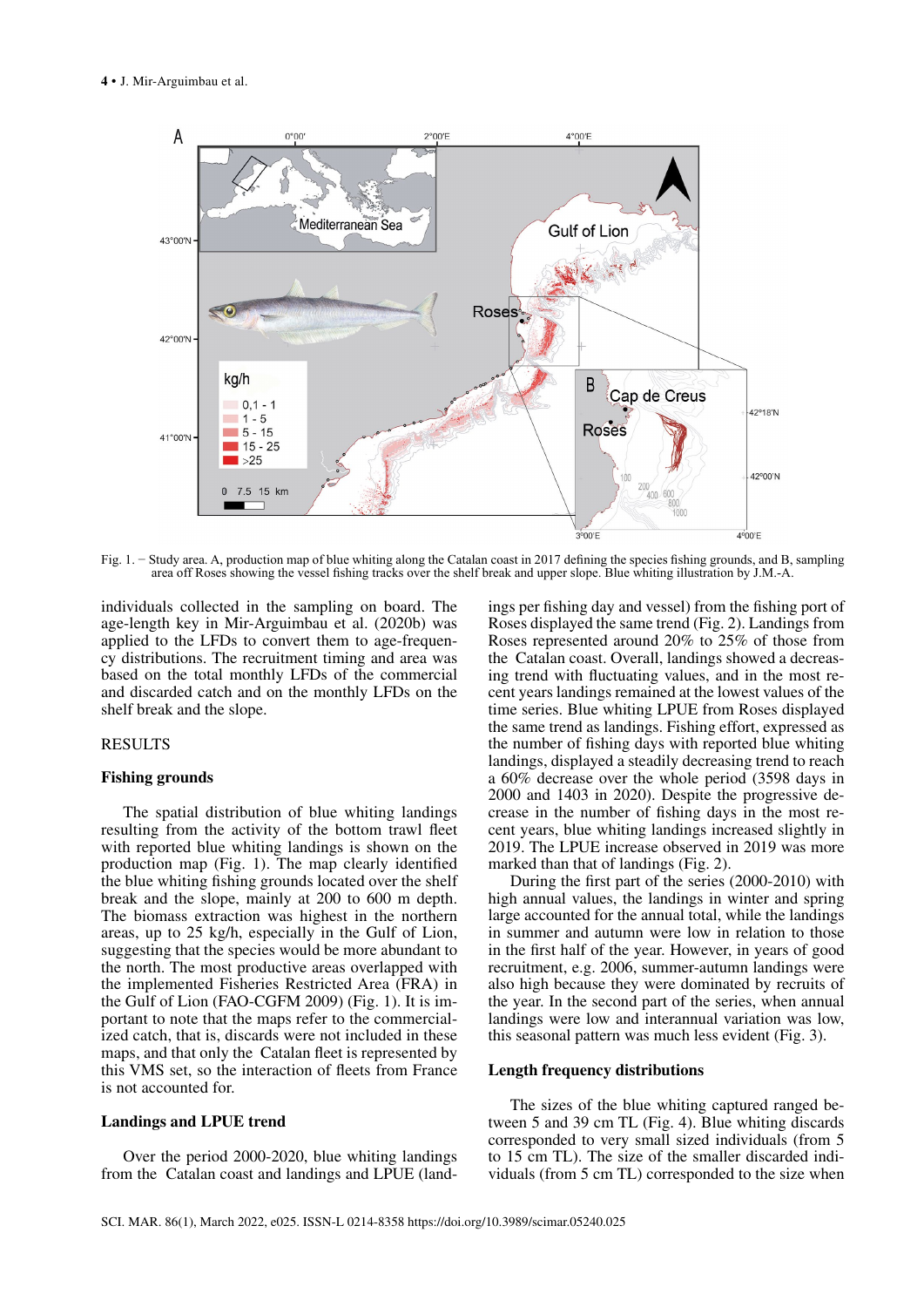

Fig. 2. − Blue whiting annual landings in tonnes on the coast of Catalonia (red-dashed line, left outer axis) and in Roses harbour (red line, left inner axis), LPUE in Roses (kg/day/vessel, green line, right inner axis), and fishing days in Roses (grey line, right outer axis).

blue whiting shifted from the pelagic to the demersal habitat, so discards were taken as an indicator of recruitment to the fishery.

The LFDs showed the dynamics of the species in the area over the year, that is, the time of the year when the incorporation of recruits occurs and large individuals are present in the bottom trawl catch (Fig. 4). The incorporation of recruits that would be discarded, between 5-12 cm TL with the mode at 7-9 cm TL, started in April and was highest in May; later on, the recruits' mode shifted towards larger sizes, and discards decreased in the following months. The time of the year with highest discards was spring, especially May, although some discards were still observed until October (Fig. 4). The larger individuals (>26 cm TL) were more abundant in the coldest period (from January to March); their presence decreased in the following months, and no large individuals were detected in late summer and autumn (from August to December). The period of highest presence of large individuals corresponded to the reproduction period of the species in the area (December-March) (Mir-Arguimbau et al. 2020b).

In the two years of sampling, discards represented a very large fraction of the blue whiting catch, 31% and 23% in 2017 and 2018, respectively, when expressed in weight. These values are very high, but when discards are expressed in number, the percentage of the discarded catch amounted to more than 80% and 75% of the total individuals fished in 2017 and 2018, respectively (Table 1). It is worth mentioning that in May 2017 and 2018 almost the whole catch was discarded (95% and 98%, respectively). In 2017 recruitment took place earlier than in 2018, and consequently discards in April were also very high (94%), while in April 2018 they were quite low  $(6\%)$  (Table 1).



Fig. 3. – Seasonal landings of blue whiting on the coast of Catalonia from 2000 to 2020.

## **Spatial distribution by size and age**

Blue whiting displayed spatial segregation by size. The smaller individuals (recruits) remained on the shelf break (130-250 m depth), while the large ones (adults) were more abundant on the upper slope (250-550 m). The largest individuals displayed movements over the year. They approached the coast during the spawning period (March 2017 and January 2018) and remained on the upper slope until spring, gradually disappearing from the catches in the following months (Fig. 5).

The age composition of catches ranged between 0 and 8 years, and ages 0-1 were the most abundant ones. Age 0 individuals were clearly dominant in the catches.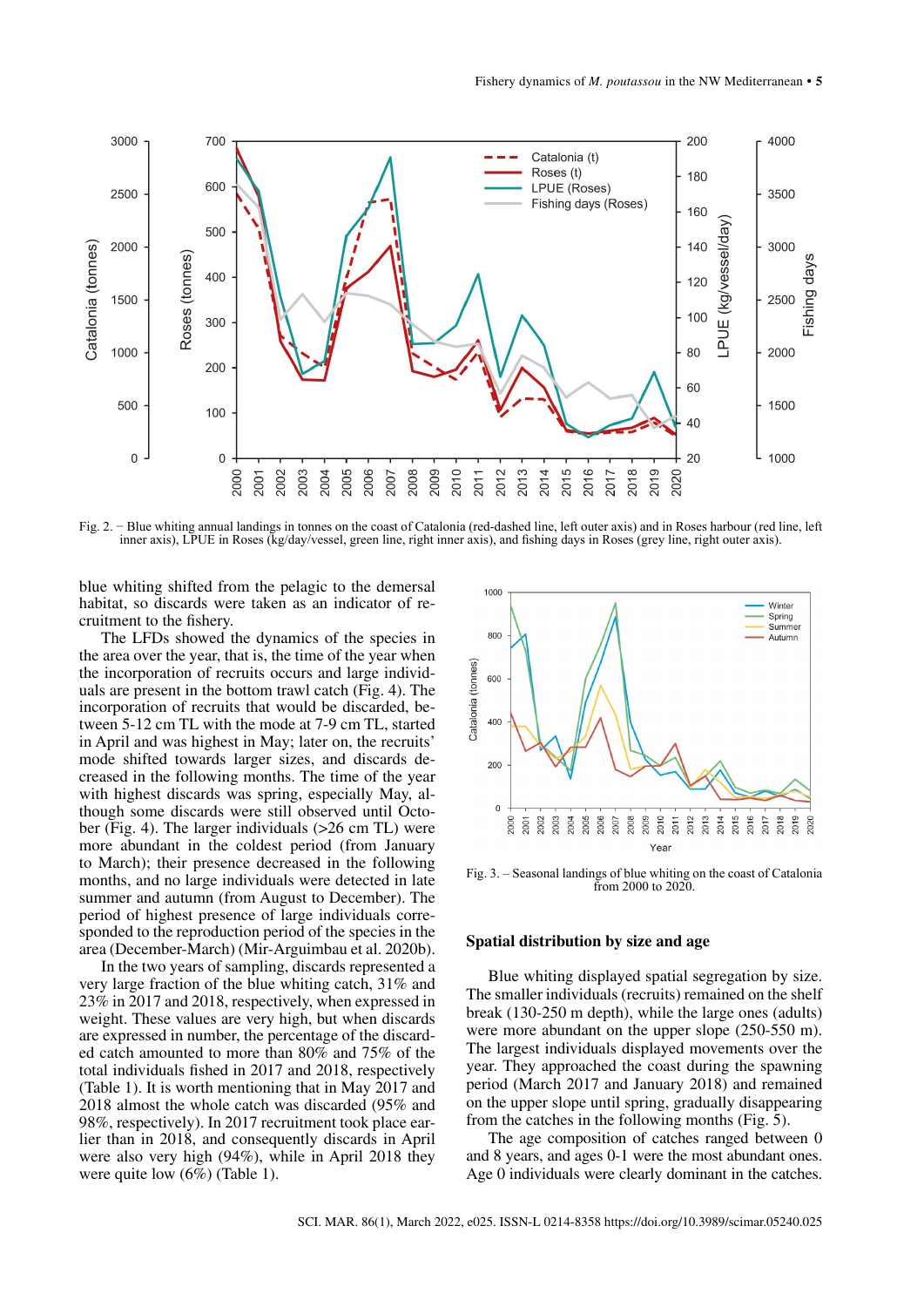A different distribution by age was observed in the two fishing grounds during the year. Ages 0 and 1 were predominantly found on the shelf break, while ages 2 and over were more abundant on the upper slope. Age 0 individuals peaked in April and May, notably in May, on the shelf break and their presence on the slope was very low. The older individuals (from 3 yr) appeared in the catch from January to July, but then gradually decreased and showed practically no presence from August (Table 2).

## DISCUSSION

Blue whiting is considered a cold-water species in the Mediterranean Sea, the southern edge of the species distribution (Bailey 1982). In the area where the Catalan bottom trawl fleet operates, the species is mainly fished in the northern sector of the coast and in the Gulf of Lion (Fig. 1), suggesting that the

species is more abundant there than southwards. The higher abundance of cold-water species such as blue whiting in the northern areas of the Mediterranean is a well-documented phenomenon linked to the marked latitudinal gradient of temperatures (Bianchi and Morri 2000, Lloret et al. 2015). The production map allowed us to identify the blue whiting fishing grounds in the NW Mediterranean and evidenced that the species is mainly found between 200 and 600 m depth, as reported in the Atlantic (Bailey 1982, Johsen and Godø 2007). However, it was not possible to determine the distribution of the species at greater depths because at bottom depths greater than 500 m the species is not associated with the seabed, and is therefore not efficiently sampled by bottom trawling.

In the last decade, blue whiting landings on the Catalan coast have displayed a decreasing trend and have remained at very low levels in the most recent years,



Fig. 4. − Monthly length frequency distributions of the commercial (grey) and discarded (black) blue whiting catch in the fishing port of Roses from March 2017 to January 2018. A temporal closure for bottom trawling was implemented in February. A minimum conservation reference size was set to 15 cm TL on the Catalan coast. Note the different scales of the Y-axis.

SCI. MAR. 86(1), March 2022, e025. ISSN-L 0214-8358 https://doi.org/10.3989/scimar.05240.025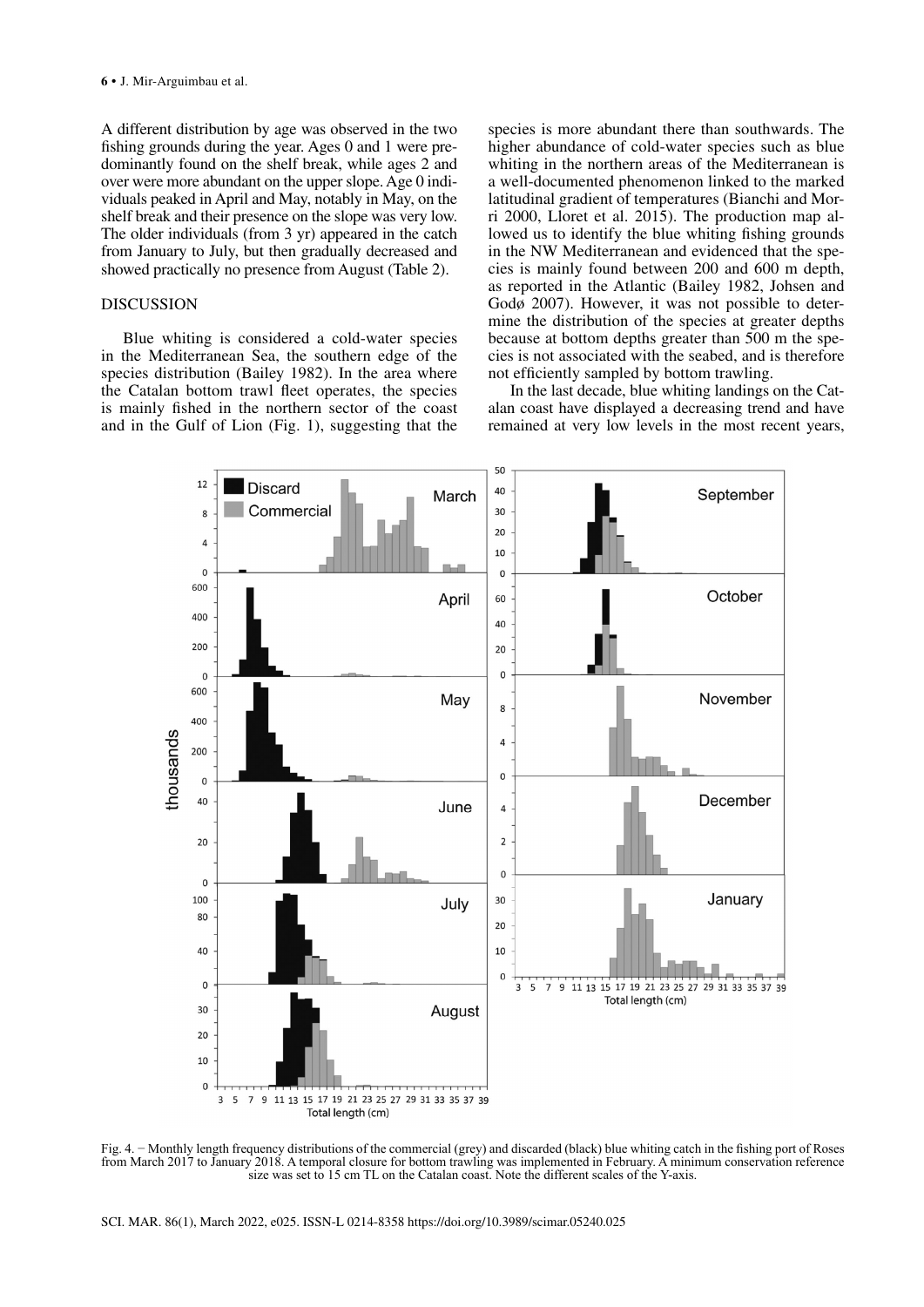lower than the minimum values reported by Martín et al. (2016) over the period 1961–2011. These authors also reported cyclic fluctuations in the landings linked to deep convection processes that occur in the Gulf of Lion in winter (MEDOC group 1970). These processes enhance planktonic production and subsequent recruitment of the species, resulting in a strong year class the following year (Martín et al. 2016). The low landings observed in the last few years might be related to the absence since 2013 of intense deep convention processes in winter (Salat et al. 2019, Margirier et al. 2020), which enhance landings peaks. Major episodes (deep convection down to 1800 m depth) were detected again in winter 2018 (Margirier et al. 2020), resulting in a slight increase in landings in 2019 (more marked in the LPUE). However, this increase was lower than those previously observed after deep convection episodes (Martín et al.

2016), pointing to a weak response of the stock to the favourable environmental conditions. Indeed, in 2020, with fishing effort (fishing days) similar to that in 2019. LPUE was much lower. The effects of the exploitation on this weak blue whiting response in 2019 to the deep convection of the previous year cannot be disregarded, particularly when landings display a decreasing trend and the bulk of the catch is made up of immature individuals (size of first maturity 18-19 cm TL; Serrat et al. 2019, Mir-Arguimbau et al. 2020b).

Blue whiting LFDs showed marked changes over the year and between areas. The larger individuals appeared in the winter months over the upper slope, and the massive incorporation of recruits took place in spring, basically in May, over the shelf break. The presence of large individuals corresponds to spawners (age ≥2) that approach the upper slope for reproduction in

Table 1. − Blue whiting monthly commercial and discarded catch in the fishing port of Roses, in weight (tonnes) and number (thousands) in 2017-2018. Discards % in relation to the total catch are shown (data source: landings from Fisheries Service of the Generalitat de Catalunya and discards estimated from sampling onboard).

|      |                  | Weight (t) |          | Number<br>(thous.) |            |                  |               |  |  |  |
|------|------------------|------------|----------|--------------------|------------|------------------|---------------|--|--|--|
|      | Month            | Commercial | Discards | % discards         | Commercial | Discards         | $\%$ discards |  |  |  |
| 2017 | $1\,$            | 6.6        | $0.0\,$  | $0.0\,$            | 131.4      | $0.0\,$          | $0.0\,$       |  |  |  |
|      | $\sqrt{2}$       |            |          |                    |            |                  |               |  |  |  |
|      | $\mathfrak{Z}$   | 10.6       | $0.0\,$  | $0.0\,$            | 94.3       | 0.4              | 0.4           |  |  |  |
|      | $\overline{4}$   | 8.4        | 4.0      | 32.3               | 90.7       | 1428.8           | 94.0          |  |  |  |
|      | 5                | 12.4       | 12.1     | 49.4               | 135.8      | 2604.4           | 95.0          |  |  |  |
|      | 6                | $7.8\,$    | $2.8\,$  | 26.5               | 80.4       | 153.4            | 65.6          |  |  |  |
|      | $\boldsymbol{7}$ | 4.7        | 4.9      | 50.9               | 136.9      | 407.1            | 74.8          |  |  |  |
|      | $\,8\,$          | 2.6        | 1.9      | 42.3               | 83.6       | 124.2            | 59.8          |  |  |  |
|      | 9                | $2.5\,$    | 1.4      | 35.0               | 90.9       | 82.3             | 47.5          |  |  |  |
|      | $10\,$           | 2.1        | 1.2      | 35.9               | 87.2       | 60.9             | 41.1          |  |  |  |
|      | $11\,$           | 1.6        | $0.0\,$  | $0.0\,$            | 35.6       | $0.0\,$          | $0.0\,$       |  |  |  |
|      | 12               | 0.9        | $0.0\,$  | $0.0\,$            | 19.4       | $0.0\,$          | $0.0\,$       |  |  |  |
|      | Total            | 53.8       | 28.2     | 34.4               | 986.2      | 4861.5           | 83.1          |  |  |  |
| 2018 | $\mathbf{1}$     | 13.0       | $0.0\,$  | $0.0\,$            | 186.6      | $0.0\,$          | $0.0\,$       |  |  |  |
|      | $\sqrt{2}$       |            |          |                    |            |                  |               |  |  |  |
|      | $\mathfrak{Z}$   | 11.6       | $0.0\,$  | 0.1                | 155.4      | 7.7              | 4.7           |  |  |  |
|      | $\overline{4}$   | 6.3        | $0.0\,$  | 0.2                | 80.3       | 5.3              | 6.2           |  |  |  |
|      | $\sqrt{5}$       | 5.8        | 14.8     | 71.9               | 35.6       | 2900.4           | 98.8          |  |  |  |
|      | $\sqrt{6}$       | 9.4        | 0.7      | $7.3\,$            | 103.2      | 32.2             | 23.8          |  |  |  |
|      | $\boldsymbol{7}$ | 12.3       | 0.4      | 3.3                | 350.2      | 21.0             | 5.7           |  |  |  |
|      | $\,8\,$          | 4.1        | 0.8      | 16.6               | 79.1       | 40.9             | 34.1          |  |  |  |
|      | 9                | $4.0\,$    | 3.6      | 47.5               | 135.6      | 187.0            | 58.0          |  |  |  |
|      | $10\,$           | $4.0\,$    | $0.0\,$  | $0.0\,$            | 96.9       | $\boldsymbol{0}$ | $0.0\,$       |  |  |  |
|      | $11\,$           | 5.6        | $0.0\,$  | $0.0\,$            |            |                  |               |  |  |  |
|      | 12               | 4.8        | $0.0\,$  | $0.0\,$            |            |                  |               |  |  |  |
|      | Total            | $80.8\,$   | 20.4     | 20.2               | 1222.8     | 3194.6           | 72.3          |  |  |  |

SCI. MAR. 86(1), March 2022, e025. ISSN-L 0214-8358 https://doi.org/10.3989/scimar.05240.025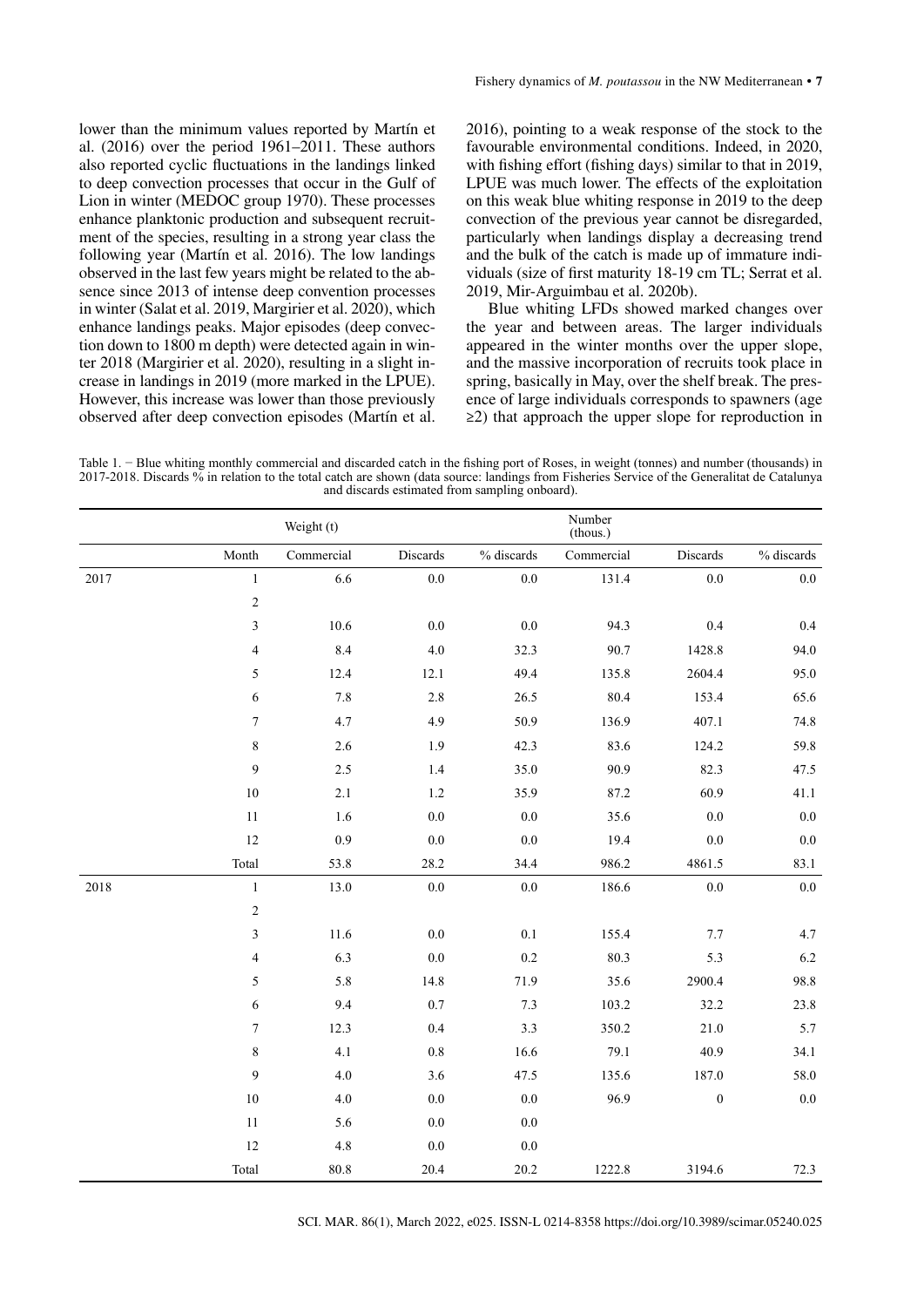

Fig. 5. − Monthly length frequency distributions of the total catch of blue whiting (commercial+discards) over the shelf break (pink) and upper slope (green) from March 2017 to January 2018, expressed in percentage. Note the different scale of the right axis in March, June and January. No data are available for December 2017.

winter (Table 2; Fig. 5, March 2017 and January 2018), joining the resident population that is mainly composed of age 0 and 1 individuals. The spawning over the upper slope would allow the blue whiting eggs and larvae to be retained by the shelf-slope density front that is present all along the continental slope (Font et al., 1988), avoiding their dispersion towards the open

sea (A. Sabatés, pers. comm.), as observed in other fish species in the area (Sabatés et al. 2018). Thus, the fluctuations in the presence of large individuals over the year would suggest population movements linked to reproduction, as already described for the blue whiting in the Atlantic (Bailey 1982, Hátún et al. 2007). These displacements over the year and recruitment intensity and period would explain the seasonal pattern of landings. The seasonal pattern changed in the period 2000-2020. Marked peaks were detected in winter-spring in years of high landings, but when annual landings remained at very low levels, as of 2008, this seasonal pattern became less pronounced (Fig. 3). The disappearance of the marked winter-spring landings peak must reflect a low recruitment the previous year i.e. a low abundance of age 1, as well as a low abundance of spawners.

The spawning stock must remain on the upper slope in spring, the recovering season (Serrat et al. 2019, Mir-Arguimbau et al. 2020b), gradually disappearing from the landings in the following months (Fig. 5; Table 2). This means that the spawning and feeding grounds in the Mediterranean overlap, unlike in the Atlantic, where migrations linked to feeding and reproduction have been described (Bailey 1982, Hátún et al. 2007). The absence of these large individuals in the catch some months after spawning would suggest that blue whiting move to areas not accessible to bottom trawl. In agreement with our results, in the Aegean Sea, where the spawning season spans from December to March, the presence of large individuals was observed in December and March, yet their presence was much lower in June (Papaconstantinou and Petrakis 1989). While we cannot describe the direction of the population migratory movements, we could expect inshore-offshore movement of the species at a certain depth, i.e. without a close association with the seabed when the depth exceeds 500 m (Johsen and Godø 2007). Indeed, inshore-offshore displacements of spawners have been hypothesized for the Portuguese coast (Gonçalves et al. 2017). Also, considering that blue whiting is closely associated with the shelf-slope region, and a strong connectivity along this axis has been reported in the Atlantic (Post et al. 2019), we cannot disregard northward movements in summer to the Gulf of Lion where, based on the production map, the species is more abundant than southwards (Fig. 1). In this regard, the presence of large individuals has been reported in autumn in the Gulf of Lion (Massuti et al. 2008). However, we can only hypothesize about these possibilities, since our information comes from the commercial bottom trawl, for which blue whiting is not a fishing target, and no specific surveys are available for the species in the NW Mediterranean.

Our results show that the highest blue whiting yields were obtained in the Gulf of Lion, some of them in the FRA established in 2009 to protect spawning aggregations and sensitive deep-sea habitats (FAO-GF-CM 2009). Since then, fishing effort in the FRA has been frozen. A bottom trawl survey conducted in autumn 2007 in an area that was later protected showed higher abundance than that observed in the commercial catch of large individuals of the different target spe-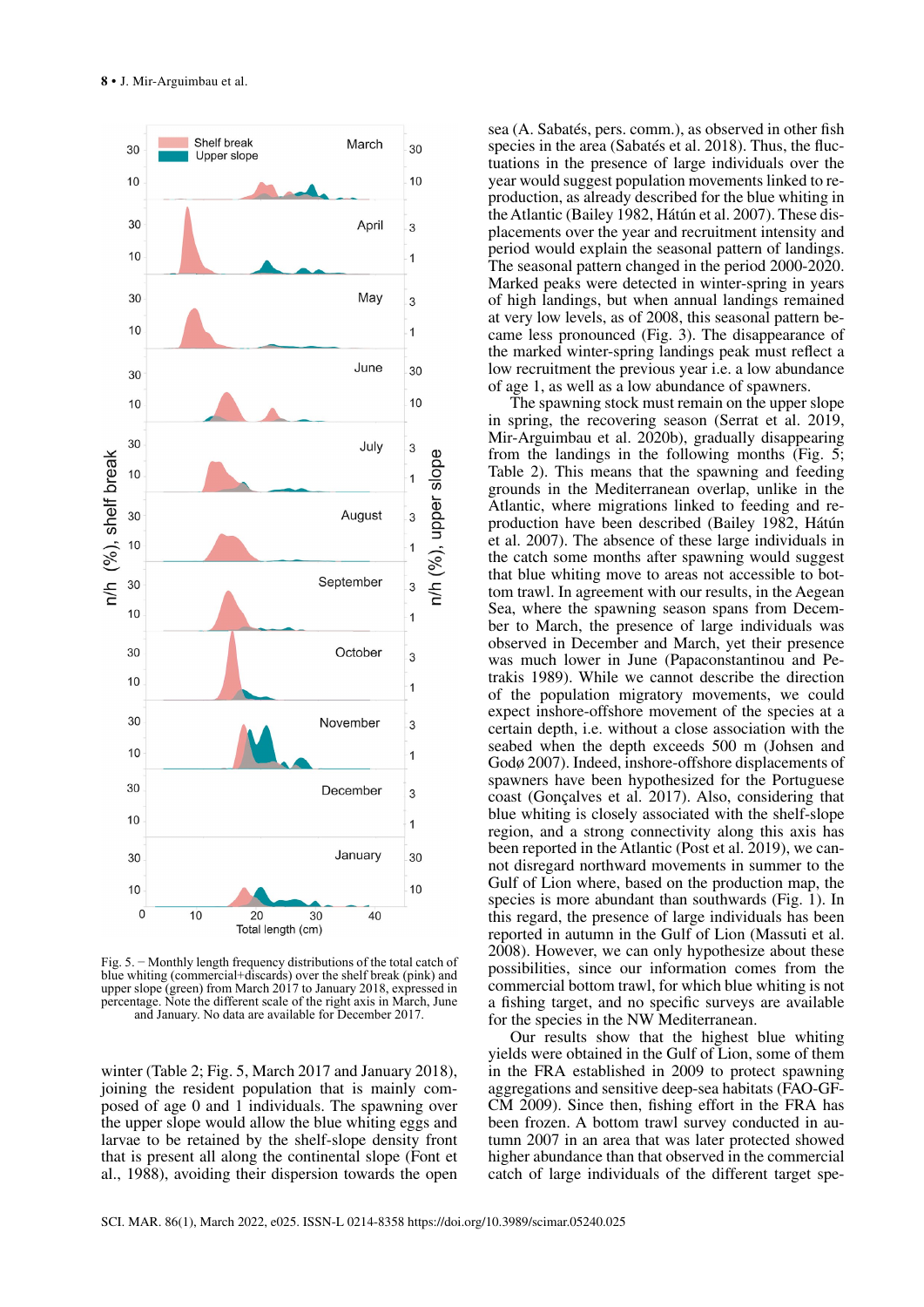|                     | Age (year)    | $\boldsymbol{0}$ | $\mathbf{1}$ | $\sqrt{2}$ | $\mathfrak{Z}$ | 4       | $\sqrt{5}$ | $\boldsymbol{6}$ | $\boldsymbol{7}$ | $\,8\,$ |
|---------------------|---------------|------------------|--------------|------------|----------------|---------|------------|------------------|------------------|---------|
| Month               | Zone          |                  |              |            |                |         |            |                  |                  |         |
| 2016-Oct            | ${\bf S}$ b   |                  |              |            |                |         |            |                  |                  |         |
| 2017-Mar            | ${\bf S}$ b   | 67.6             | 111.7        | 25.4       | $7.0\,$        | 3.7     | $4.8\,$    | $0.2\,$          | $0.1\,$          |         |
| $2017 - Apr$        | S b           | 2732.4           | 41.7         | $0.8\,$    | $0.0\,$        |         |            |                  |                  |         |
| 2017-May            | ${\bf S}$ b   | 5594.4           | 187.8        | 6.5        | $0.1\,$        |         |            |                  |                  |         |
| 2017-Jun            | ${\bf S}$ b   | 526.7            | 121.6        | 6.6        | 0.4            |         |            |                  |                  |         |
| 2017-Jul            | ${\bf S}$ b   | 3467.3           | 122.4        | 6.4        | 0.7            | 0.0     |            |                  |                  |         |
| 2017-Aug            | ${\bf S}$ b   | 879.4            | 57.5         | $0.1\,$    |                |         |            |                  |                  |         |
| 2017-Sep            | S b           | 767.2            | 43.8         |            |                |         |            |                  |                  |         |
| 2017-Oct            | S b           | 583.6            | 24.2         |            |                |         |            |                  |                  |         |
| 2017-Nov            | S b           | 55.9             | 23.7         | 1.3        | $0.2\,$        |         |            |                  |                  |         |
| 2016-Oct            | U s           | 101.8            | 36.6         | 0.9        | $0.2\,$        |         |            |                  |                  |         |
| $2017$ -Mar         | U s           | 14.5             | 56.5         | 50.5       | 21.3           | 18.3    | 11.3       | $5.8\,$          | 1.2              | $1.5\,$ |
| 2017-Apr            | U s           | 27.7             | 48.2         | 15.7       | $8.2\,$        | $7.3$   | 4.6        | 1.6              | $0.6\,$          | 0.3     |
| 2017-May            | U s           | 18.9             | 50.5         | 18.3       | 8.3            | 9.6     | 6.1        | 2.2              | $0.2\,$          | $0.5\,$ |
| 2017-Jun            | U s           | 805.4            | 31.9         | 17.4       | 5.3            | 3.1     | $1.7\,$    | $0.3\,$          | $0.1\,$          |         |
| 2017-Jul            | U s           | 62.4             | 34.8         | 14.4       | 3.5            | 1.4     | $0.7\,$    | $0.1\,$          | $0.1\,$          |         |
| 2017-Aug            | U s           | $0.1\,$          | 2.5          | 1.5        | $0.5\,$        | $0.2\,$ | $0.1\,$    | $0.0\,$          | $0.0\,$          |         |
| 2017-Sep            | U s           | 6.3              | 6.7          | 1.5        | 0.3            | $0.1\,$ | $0.0\,$    | $0.0\,$          | $0.0\,$          |         |
| 2017-Oct            | U s           | 12.0             | $4.2\,$      | $0.0\,$    |                |         |            |                  |                  |         |
| 2017-Nov            | U s           | 6.9              | 6.8          | $1.0\,$    | $0.2\,$        | $0.1\,$ | $0.0\,$    |                  |                  |         |
| 2018-Jan            | ${\bf S}$ b   | 39.4             | 17.0         | $0.1\,$    | $0.0\,$        |         |            |                  |                  |         |
| 2017-Mar            | ${\bf S}$ b   | 201.7            | 200.1        | 12.0       | 4.8            | 3.9     | $2.0\,$    | $0.8\,$          | $0.1\,$          |         |
| 2018-Apr            | S b           | 89.4             | 177.8        | 7.3        | $0.2\,$        |         |            |                  |                  |         |
| 2018-May            | S b           | 4923.0           | 2.9          | 0.7        | $0.1\,$        | $0.0\,$ | $0.0\,$    |                  |                  |         |
| 2018-Jun            | ${\bf S}$ b   | 146.5            | 72.4         | 12.1       | 1.2            | $0.0\,$ |            |                  |                  |         |
| $2018 - \text{Jul}$ | ${\bf S}$ b   | 3080.0           | 621.0        |            |                |         |            |                  |                  |         |
| 2018-Aug            | S b           | 113.9            | 12.3         |            |                |         |            |                  |                  |         |
| 2018-Sep            | ${\bf S}$ b   | 949.2            | 26.6         |            |                |         |            |                  |                  |         |
| $2018$ -Oct         | ${\bf S}$ b   | 892.4            | 374.2        |            |                |         |            |                  |                  |         |
| 2018-Jan            | ${\bf S}$ b   | 20.6             | 44.8         | 12.9       | 4.8            | $2.5\,$ | $1.5\,$    | $1.3$            | $0.1\,$          | 1.6     |
| 2017-Mar            | U s           | $2.0\,$          | 33.6         | 25.8       | 6.6            | $3.6\,$ | $2.1\,$    | $0.6\,$          | $0.1\,$          | $0.1\,$ |
| 2018-Apr            | U s           |                  | $0.9\,$      | 3.8        | $3.5$          | $4.2\,$ | 2.7        | 1.7              | $0.3\,$          | $0.3\,$ |
| 2018-May            | U s           | $1.2\,$          | 15.5         | 14.4       | 9.2            | 8.6     | $6.0\,$    | $2.2\,$          | $0.3\,$          | $0.1\,$ |
| $2018$ -Jun         | U s           | 29.4             | 35.9         | 19.0       | 4.5            | 2.3     | $1.4\,$    | $0.4\,$          | $0.1\,$          | $0.0\,$ |
| $2018$ -Jul         | U s           | $0.9\,$          | 35.5         | 31.1       | 10.7           | 6.5     | 3.4        | $1.4$            | $0.3\,$          | $0.1\,$ |
| 2018-Aug            | U s           | $1.1\,$          | 25.0         | 13.9       | 2.9            | $0.9\,$ | $0.6\,$    | $0.1\,$          | $0.0\,$          | $0.1\,$ |
| 2018-Sep            | U s           | 28.1             | 31.6         | $7.4\,$    | 1.8            | $0.7\,$ | $0.4\,$    | $0.0\,$          | $0.0\,$          |         |
| 2018-Oct            | $\mathbf U$ s |                  |              |            |                |         |            |                  |                  |         |

Table 2. − Blue whiting monthly age composition of the individuals (number/hour) on the shelf break (S b) and the upper slope (U s) from October 2016 to October 2018.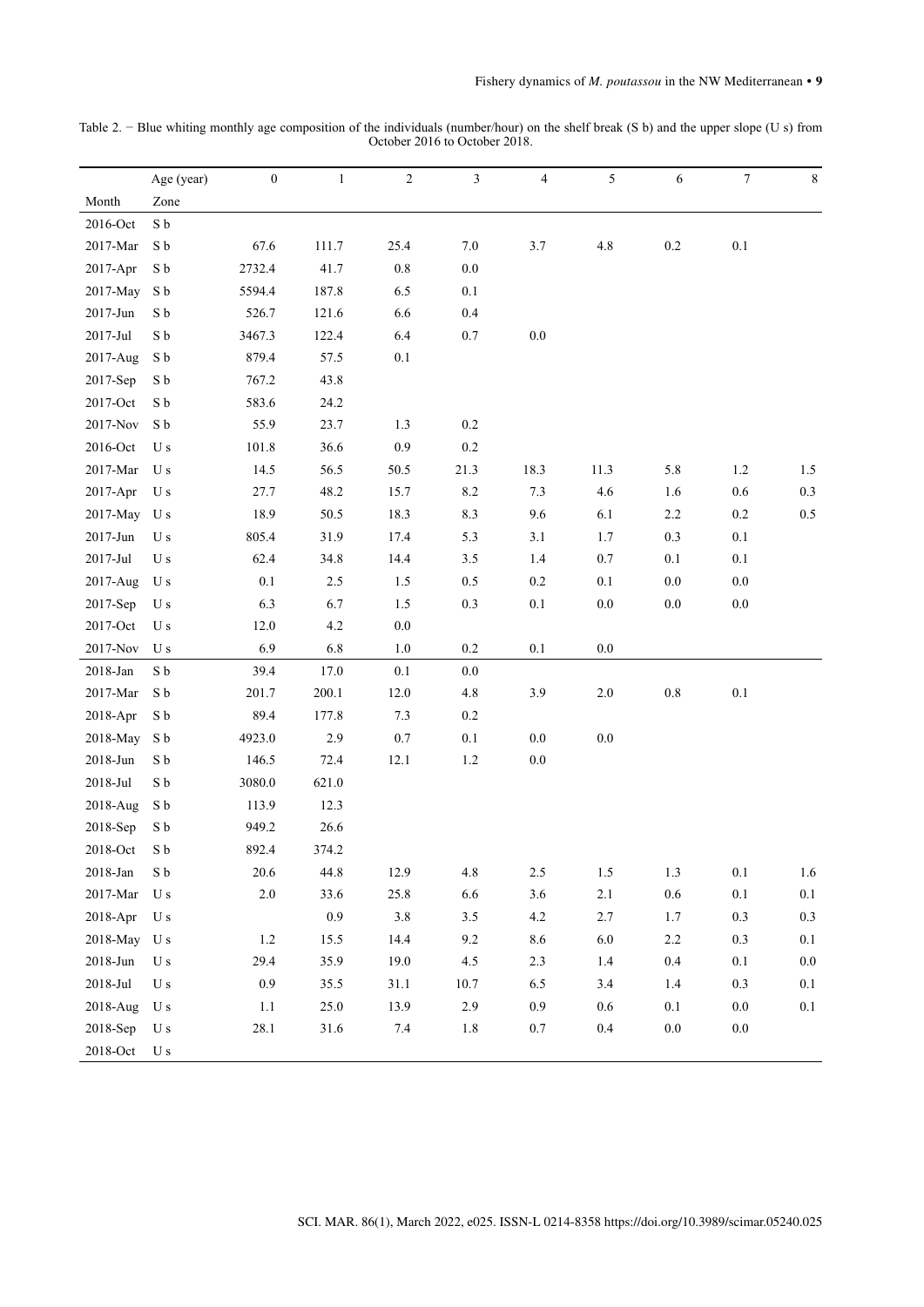cies, one of them, blue whiting (Massuti et al. 2008). The abundance of large individuals points to a healthy status of the population. As stated in Commission Decision 2017/848 (EU 2017), a high proportion of old/ large individuals in the populations of commercially-exploited species is indicative of a healthy population. In the Gulf of Lion, based on trawl surveys, an east-to-west gradient was reported regarding average sizes and abundances of target species. The gradient was smaller in the western part, where the French and Spanish fleets operate, than in the eastern part, where fishing effort is lower (UNEP-MAP-RAC/SPA 2013). These findings, combined with the established FRA, suggest that the Gulf of Lion might act as a refuge for the species (Farrugio 2012).

In 2010 a change in the mesh size was introduced, from 40 mm diamond to 40 mm square mesh size, which in principle would improve protection of the smallest individuals in comparison with the first part of the study period (2000-2010). However, the results of the present study show that blue whiting recruits were highly fished and discarded during the second period. Ancillary information on blue whiting LFDs of the total catch is available from research projects conducted in the study area in the 1980s (Martín 1989, Lleonart 1990). Despite the changes in the gear design and mesh size (smaller at the time) it is worth noting that the smaller reported exploited sizes started at 9 cm TL, and abundance of large individuals was higher than at present. Data from the 1960s indicate that the exploited sizes ranged between 12 and 32 cm TL (Bas 1963), the larger sizes being absent from the catch because of limited access to the deeper fishing grounds. Blue whiting has been exploited for several decades with immature individuals (size at first maturity around 18 cm TL; Serrat et al. 2019, Mir-Arguimbau et al. 2020b) as a major component of the catch. In the present study, the age composition of the catches ranged between 0 and 8 years, ages 0-1 being the most abundant ones. Fishery-independent data from 2009-2013 reported that the blue whiting population consisted mainly of only four age classes, from 0 to 3, the abundance of ages 2 and 3 being very low (STECF 2014). These age compositions indicate that the species has been heavily exploited for years, and the maintenance of the population is almost exclusively dependent on recruitment. Furthermore, since the reproductive potential of blue whiting increases with size (Serrat et al 2019), the scarcity of large fish must have also affected the reproductive potential of the population.

Recruitment to the demersal habitat takes place over the shelf break in April and May, when the individuals attain 5 cm TL, and the recruits remain there until the next spawning season (Fig. 4). This size is smaller than the recruitment size previously reported for the western Mediterranean, 11 cm TL in June (García et al. 1987). Tursi et al. (1992) identified blue whiting nursery areas in the Ionian Sea located at 100-300 m depth. Recruits, 8-9 cm individuals in April-May, and 11-12 cm individuals in June, represented between 30% and 96% of the sampled population. These observations on blue whiting attaining 11 cm TL in June suggest a rather

regular pattern of the species in the Mediterranean in relation to the recruitment timing, location and size.

In the present study, the major component of the blue whiting discards corresponded to individuals between 5 and 12 cm TL, coming from the recent spawning (Table 2 and Fig 3). Discards were observed over a period of several months, from April to October, associated with the seasonality of the recruitment, but very high discards were concentrated mainly in the month of May (more than 95% of the catch in number, Table 1). These discard values are much higher than those previously reported in the Mediterranean to date by Tsagarakis et al. (2017). In their review on Mediterranean discards, these authors stressed that the bottom trawl discard ratios of non-target commercial bycatch species such as blue whiting were higher than those of the target species. Blue whiting discards rates of less than 5% of the catch have been reported in the Ligurian Sea, discards consisting of individuals ranging between 10 and 19 cm TL (STECF 2014, Mannini and Lanteri 2015). A similar size range for blue whiting discards, 13 to 19 cm TL, has been reported for the deep-sea decapod crustacean fisheries in Mallorca (Moranta et al. 2000). Blue whiting discards in the Atlantic, where the species is fished almost entirely with pelagic trawl (99% of the catch) are reported to be very low (0.25% of the catch) (ICES 2019). Altogether, the reported discard values make blue whiting one of the species with the highest discards in bottom trawl fisheries in the Mediterranean. This finding constitutes an important input for the implementation of the ecosystem approach to fisheries management because it highlights that the impact of fishing activity on the ecosystem might be underestimated when the exploitation status of bycatch species is not taken into account.

The results of the present study suggest that blue whiting is intensively exploited in the NW Mediterranean. This is evidenced by the decline in landings over the last decade, the catch dominated by immature individuals and the very low presence of old, large-sized blue whiting. Considering that larger females have a higher reproductive success than smaller females (Hixon et al. 2014, Serrat et al. 2019), the scarcity of large individuals must have also affected the reproductive potential of the population. Furthermore, it is precisely during the reproductive period that the large and more fecund individuals are caught, which must have further worsened the status of the stock. Indeed, the most recent stock assessment of blue whiting in the western Mediterranean, performed some years ago (STECF 2014), reported that the stock was highly over-exploited. To improve the status of fish stocks, the fishing pressure on immature individuals must decrease (Vasilakopoulos et al. 2011) which, according to our results, is not the case for NW Mediterranean blue whiting. The implementation of closures in spring, when the highest discards rates have been observed, should be considered as a management measure for the recovery of the population. Though the above indicators point to over-exploitation, there part of the population may not be accessible to bottom trawling, because the larger individuals disappear from the catch for several months.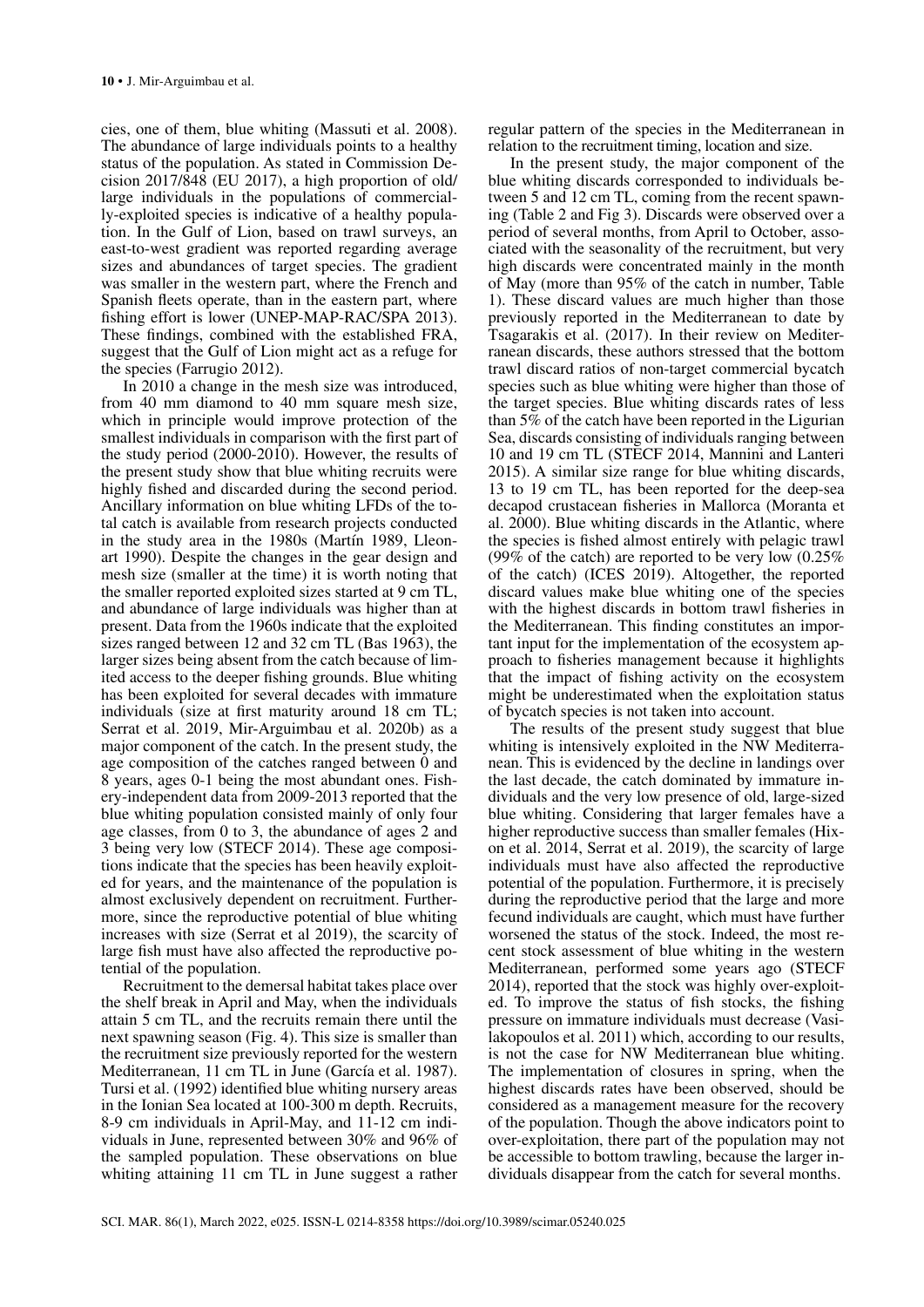In addition to fishing, the unfavourable environmental conditions, such as the absence of deep convection processes for a period of eight consecutive years (Margirier et al. 2020), must have negatively impacted the species. In fact, the response of blue whiting to the deep convection in 2018 was rather weak, suggesting that low levels of abundance might have hindered their reaction to favourable environmental drivers. We must also consider that for a species with affinity to cold waters, with a strong dependence on the cold winter temperatures for reproduction in the Mediterranean (Mir-Arguimbau et al. 2020b), the sea water temperature increase recorded (Salat et al. 2019) must have been be an additional stress (Lloret et al. 2015). All these environmental constraints, added to over-exploitation and their synergistic effects, must have affected the resilience of the species, compromising its success in the Mediterranean.

### ACKNOWLEDGEMENTS

We greatly appreciate the assistance of the crew of the fishing vessel *Medan* during the samplings. This research was funded by project CTM2015-68543-R, Spain. J.M-A. was supported by a predoctoral fellowship of the FI programme of the Secretaria d'Universitats i Recerca de la Generalitat de Catalunya, Spain, and the European Social Fund (2019FI\_B2 00183). Thanks are due to the Fisheries Service of the Generalitat de Catalunya for access to the fishing statistics. This work acknowledges the Severo Ochoa Centre of Excellence accreditation (CEX2019-000928-S).

#### REFERENCES

Bachiller E., Skaret G., Nøttestad L., Slotte A. 2016. Feed- ing ecology of Northeast Atlantic mackerel, Norwegian spring-spawning herring and blue whiting in the Norwegian Sea. PLoS One 11: e0149238.

<https://doi.org/10.1371/journal.pone.0149238>

- Bailey R.S. 1982. The population biology of blue whiting in the North Atlantic. Adv. Mar. Biol. 19: 257-355. [https://doi.org/10.1016/S0065-2881\(08\)60089-9](https://doi.org/10.1016/S0065-2881(08)60089-9)
- Bas C. 1963. Fluctuations de la pêche de Merlangus poutassou et quelques considérations sur son contrôle. Proc. Tech. Pap. Gen. Fish. Coun. Mediterr. 7: 417- 420.
- Bianchi C.N., Morri C., 2000. Marine biodiversity of the Med- iterranean Sea: situation, problems and prospects for future research. Mar. Pollut. Bull. 40: 367-376. [https://doi.org/10.1016/S0025-326X\(00\)00027-8](https://doi.org/10.1016/S0025-326X(00)00027-8)
- BOE. 2006. REAL DECRETO 1615/2005. Real Decreto por el que se establecen las tallas mínimas de determinadas espe-<br>cies pesqueras. BOE, 16.<br>https://www.boe.es/boe/dias/2006/01/19/pdfs/A02304-

02305.pdf. (Last accessed 3 September 2021).

- Bueno-Pardo J., Ramalho S.P., García-Alegre A., et al. 2017. Deep-sea crustacean trawling fisheries in Portugal: quanti- fication of effort and assessment of landings per unit effort using a Vessel Monitoring System (VMS). Sci. Rep. 7: 1-10 <https://doi.org/10.1038/srep40795>
- Cabral H. N., Murta A. G. 2002. The diet of blue whiting, hake, horse mackerel and mackerel off Portugal. J. Appl. Ichthyol 18: 14-23. <https://doi.org/10.1046/j.1439-0426.2002.00297.x>
- Calvo E., Simó R., Coma R., et al. 2011. Effects of climate change on Mediterranean marine ecosystems: the case of the Catalan Sea. Clim. Res. 50: 1-29. <https://doi.org/10.3354/cr01040>
- Cohen D.M., Inada T., Iwamoto T.S. 1990. Gadiform fishes of the world (Order Gadiformes). An annotated and illustrat- ed catalogue of cods, hakes, grenadiers and other gadiform

fishes known to date. FAO - Food and Agriculture Organiza- tion, Rome, Vol 10, 442 pp.

- Colloca F., Scarcella G., Libralato S. 2017. Recent trends and impacts of fisheries exploitation on Mediterranean stocks and ecosystems. Front. Mar. Sci. 4: 244. rps://doi.org/10.3389/fmars.2017.00244
- EC 2006. Council Regulation concerning management meas- ures for the sustainable exploitation of fishery resources in the Mediterranean Sea. Official Journal of the European Un- ion. No 196/2006. [https://eur-lex.europa.eu/legal-content/EN/TXT/PD-](https://eur-lex.europa.eu/legal-content/EN/TXT/PDF/?uri=CELEX:32006R1967&from=en) [F/?uri=CELEX:32006R1967&from=en](https://eur-lex.europa.eu/legal-content/EN/TXT/PDF/?uri=CELEX:32006R1967&from=en)

EU 2017. Laying down criteria and methodological standards cations and standardised methods for monitoring and assessment. Comission Decision (EU) 2017/848. [https://eur-lex.europa.eu/legal-content/EN/TXT/PD-](https://eur-lex.europa.eu/legal-content/EN/TXT/PDF/?uri=CELEX:32017D0848&from=EN)<br>[F/?uri=CELEX:32017D0848&from=EN](https://eur-lex.europa.eu/legal-content/EN/TXT/PDF/?uri=CELEX:32017D0848&from=EN)<br>EU 2019 a. Multiannual plan for the fisheries exploiting demer-

- EU 2019 a. Multimannum plan for the fisheries exploring defined sal stocks in the western Mediterranean Sea. Official Journal of the European Union. Regulation EU 2019/1022. [https://eur-lex.europa.eu/legal-content/EN/TXT/PD-](https://eur-lex.europa.eu/legal-content/EN/TXT/PDF/?uri=CELEX:32019R1022&from=EN)<br>[F/?uri=CELEX:32019R1022&from=EN.](https://eur-lex.europa.eu/legal-content/EN/TXT/PDF/?uri=CELEX:32019R1022&from=EN) (Last accessed 3 September 2021).
- EU 2019 b. Conservation of fisheries resources and the protection of marine ecosystems through technical measures. Official Journal of the European Union. Regulation EU 2019/1241. [https://eur-lex.europa.eu/legal-content/EL/TXT/PD-](https://eur-lex.europa.eu/legal-content/EL/TXT/PDF/?uri=CELEX)<br>[F/?uri=CELEX](https://eur-lex.europa.eu/legal-content/EL/TXT/PDF/?uri=CELEX):32019R1241&from=ES. (Last accessed 3 September 2021).
- FAO-CGFM 2009. Recommendation GFCM/33/2009/1 On the establishment of a Fisheries Restricted Area in the Gulf of Lions to protect spawning aggregations and deep sea sensi-<br>tive habitats.<br>http://www.fao.org/3/ax884e/ax884e.pdf. (Last accessed 3

.org/3/ax884e/ax884e.pdf. (Last accessed 3 September 2021)<br>Farriols M.T., Ordines F., Carbonara P., et al. 2019. Spatio-tem-

- poral trends in diversity of demersal fish assemblages in the Mediterranean. Sci. Mar. 83: 189-206.<br>https://doi.org/10.3989/scimar.04977.13A <https://doi.org/10.3989/scimar.04977.13A>
- Farrugio H. 2012. A refugium for the spawners of exploited Mediterranean marine species: the canyons of the continental slope of the Gulf of Lion. In: Würtz M. (ed), Mediterranean Submarine Canyons: Ecology and Governance. Gland, Málaga, IUCN, pp.45-49.
- Font J., Salat J. Tintoré J. 1988. Permanent features of the cir- culation of the Catalan Sea. In: Minas H.J., Nival P. (eds), Pelagic Mediterranean Oceanography. Oceanol. Acta n. sp., 9: 51-57.
- García L., Lucena J., Sánchez F.J. Hernández J. 1987. Biologia De La Bacaladilla («*Micromesistius poutassou*» Risso 1826) Del Mediterraneo Occidental. Boletín del Instituto de Estu- dios Almerienses, Ciencias 7: 169-198.
- Generalitat de Catalunya. 2021a. Evolució Anual De Les Cap-<br>tures 2000-2018.<br>http://agricultura.gencat.cat/ca/ambits/pesca/dar\_estadis-

[tiques\\_pesca\\_subhastada/dar\\_captures\\_especies/maire/.](http://agricultura.gencat.cat/ca/ambits/pesca/dar_estadistiques_pesca_subhastada/dar_captures_especies/maire/)<br>[\(Last accessed 25 September 2021\).](http://agricultura.gencat.cat/ca/ambits/pesca/dar_estadistiques_pesca_subhastada/dar_captures_especies/maire/)

Generalitat de Catalunya. 2021b. Situació de la flota pesquera (a desembre de 2020).<br>http://agricultura.gencat.cat/ca/ambits/pesca/dar\_flota\_

quera/dar estadistiques/dar situacio flota pesquera. (Last accessed 25 September 2021). Gonçalves P., de Melo A.Á., Murta A.G., Cabral H.N. 2017.

Blue whiting (*Micromesistius poutassou*) sex ratio, size dis- tribution and condition patterns off Portugal. Aquat. Living Resour. 30: 24.<br>https://doi.org/

10.1051/alr/2017019

- Hátún H., Arge J., Sandø A.B. 2007. Environmental influence on the spawning distribution and migration pattern of northern blue whiting (*Micromesistius poutassou*). ICES CM B: 6.
- Hixon M.A., Johnson D.W., Sogard S.M. 2014. BOFFFFs: on the importance of conserving old-growth age structure in fishery populations. ICES J. Mar. Sci. 71: 2171-2185. <https://doi.org/10.1093/icesjms/fst200>
- ICES. 2007. Report of the working group on northern pelagic and blue whiting fisheries. ICES, Vigo, Spain, 229 pp.
- ICES. 2019. Blue whiting (*Micromesistius poutassou*) in subar- eas 1-9, 12, and 14 (Northeast Atlantic and adjacent waters). In: Report of the ICES Advisory Committee, 2019.